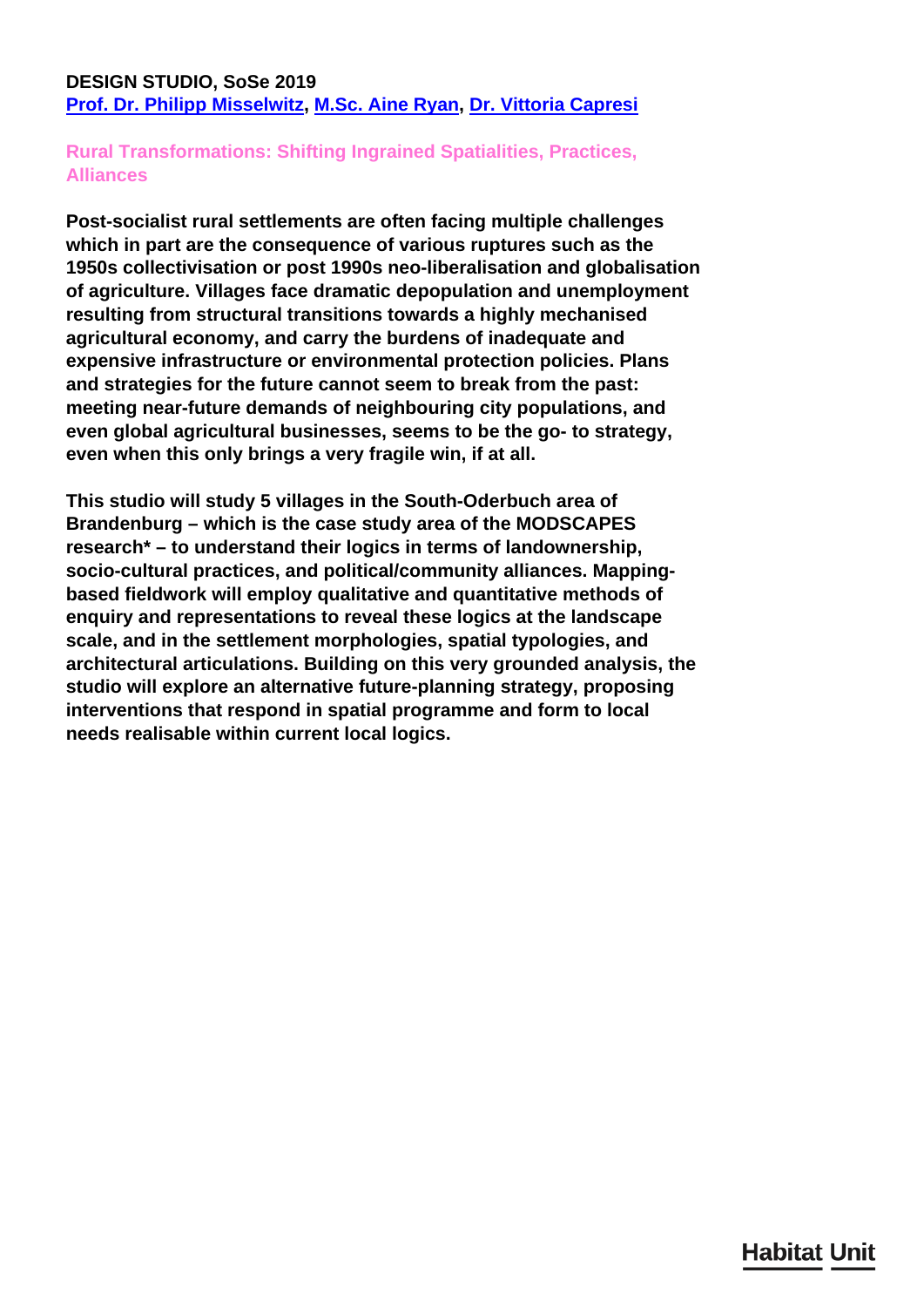Design Studio<br>BA Arch 10 ECTS **BA Arch Entwerfen und Baukonstruktion IV** 

Open Studio<br>April 2nd, 2019, 2pm, A202

**Teaching Day** Thursday 10am, A 202

First meeting<br>April 11th, 2019, 10am, A 202

Application<br>Aufgabe 0

Prof. Dr. Philipp Misselwitz M.Sc. Aine Ryan **Dr. Vittoria Capresi** 



**Post-socialist rural settlements** Post-socialist rural settlement<br>are often facing multiple<br>challenges which in part are<br>the consequence of various<br>ruptures such as the 1950s<br>collectivisation or post 1990s neo-liberalisation and globalisation of agriculture.<br>Villages face dramatic depopulation and unemployment resulting from structural<br>transitions towards a highly mechanised agricultura economy, and carry the burdens<br>of inadequate and expensive<br>infrastructure or environmental

**Design Studio** 

protection policies. Plans and<br>strategies for the future cannot seem to break from the past: meeting near-future demands of<br>neighbouring city populations,<br>and even global agricultural businesses, seems to be the go-<br>to strategy, even when this only<br>brings a very fragile win, if at all.

This studio will study 5 villages in the South-Oderbuch area of Brandenburg – which is the case<br>study area of the MODSCAPES<br>research\* – to understand their<br>logics in terms of landownership,

socio-cultural practices, and political/community alliances<br>Mapping-based fieldwork will employ qualitative and<br>quantitative methods of enquiry<br>and representations to reveal these logics at the landscape<br>scale, and in the settlement<br>morphologies, spatial typologies, and architectural articulations. Building on this very grounded<br>analysis, the studio will explore an alternative future-planning strategy, proposing interventions<br>that respond in spatial<br>programme and form to local needs realisable within current local logics.

\* The studio is in collaboration with MODSCAPES - an ongoing<br>EU-funded research project at the Habitat Unit on the process<br>of modernisation of the rural<br>landscape during the GDR and its tangible and intangible legacies today.

Photo: © Aine Ryan "Bodenreform"<br>housing in Golzow

**Habitat Unit** 

\* The studio is in collaboration with MODSCAPES - an ongoing EUfunded research project at the Habitat Unit on the process of modernisation of the rural landscape during the GDR and its tangible and intangible legacies today.

**Final Presentation** 

**Thursday 11.07.2019** 10 am - 2 pm Room A202, Institute for Architecture